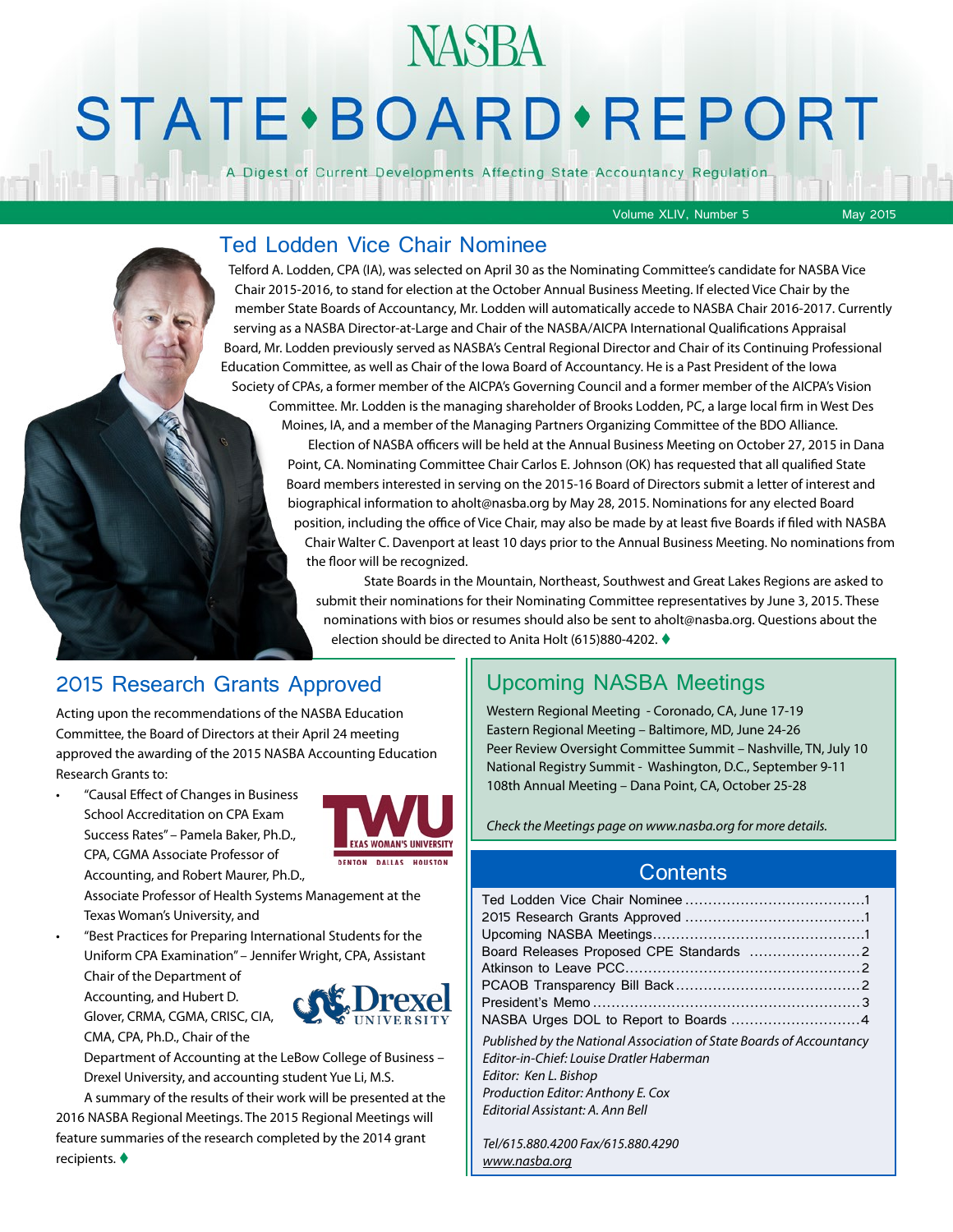#### <span id="page-1-0"></span>Board Releases Proposed CPE Standards

Revisions for the *Statement on Standards for Continuing Professional Education Programs*, as appended to the Uniform Accountancy Act, were released for comment on Friday, April 24, by both the NASBA and the AICPA Boards of Directors. The comment deadline is October 1, 2015. Among the most significant proposed changes being recommended by the NASBA/AICPA Joint Committee on CPE Standards are:

- Clarification for self-study programs that permits the qualified assessment to occur during or at the conclusion of the program.
- Standards added for the measurement and development of nano-learning programs, including details on the quality assessment requirements and program re-takes for participants.
- Includes the measurement of one-fifth (0.20) credit for nanolearning and for group programs after the first credit has been earned.
- Standards added for the measurement and development of blended learning programs, including guidelines on the composition of the programs.
- Includes the requirement that the qualified assessment for a self-study program must measure a representative number of learning objectives for the program, and defines a representative

number for such a program.

- Clarifies that prep-program assessments in self-study programs may not be included in the determination of the CPE credit awarded for the program.
- Permits simulations and other innovative tools that guide participants through structured decisions to be used in lieu of review questions.
- Adds that a participant's self-certification of attendance at a group program is not sufficient alone.

The recommended revisions were developed by a 13-member Working Group including representatives from State Boards, State Societies, educators, CPE providers and the AICPA. Their recommendations were then reviewed by the NASBA CPE Committee, which made its recommendations to the Joint Committee on CPE Standards.

A red-lined version of the 2012 Standards as well as the exposure draft of the new *Statement on Standards for Continuing Professional Education Programs* and a more comprehensive list of the significant proposed revisions can be found on www. nasba.org. Comments should be submitted to Jessica Luttrull at jluttrull@nasba.org by October 1. $\triangleleft$ 

#### PCAOB Transparency Bill Back

Once again a bill, that would make hearings by the Public Company Accounting Oversight Board (PCAOB) and all related notices, orders and motions transparent and available to the public unless otherwise ordered by the PCAOB, was introduced by Senator Jack Reed (D-RI) and Senator Chuck Grassley (R-IA) on April 23. "The PCAOB Enforcement Transparency Act of 2015 " aims to make the PCAOB's procedures akin to the SEC's Rules of Practice for similar matters in making available to the public hearings and related notices, orders and motions.

The Senators pointed out that the PCAOB oversees more than 2,400 auditing firms that are registered with it, plus thousands of audit partners and staff members who contribute to those firms' audit work. Parties subject to the PCAOB's disciplinary proceedings must give their consent for public disclosure of the proceedings on their alleged wrongdoings. This kind of constraint does not apply to the SEC, the Department of Labor, the Federal Deposit Insurance Corporation, the Commodity Futures Trading Commission and the Financial Industry Regulatory Authority, among others, according to Senator Reed's address to Congress. "PCAOB Chairman James Doty has repeatedly stated in testimony provided to both the Senate and House of Representatives over the past two years that the secrecy of the proceedings 'has a variety of unfortunate consequences' and that such secrecy is harmful to investors, the auditing profession and the public at large," Senator Reed stated.

Noting that the PCAOB's "secret proceedings" are also shielded from Congress, Senator Reed said this makes it "difficult, if not impossible, to effectively evaluate the Board's oversight of auditors and audit firms, and its enforcement program."

This bill was first introduced in 2011.  $\blacklozenge$ 

#### Atkinson to Leave PCC

Past NASBA Chair Billy M. Atkinson, CPA (TX), will be concluding his term as Chairman of the Public Company Council (PCC) on December 31, 2015 and has announced that he will not seek a second term at the PCC's helm. As the first Chairman of the organization, established by the Financial



**Billy Atkinson**

Accounting Foundation (FAF) trustees in 2012, Mr. Atkinson guided the PCC in improving the Financial Accounting Standards Board's process for setting accounting standards for private companies. It has advised the FASB on current projects as well as suggested potential alternatives for private companies using Generally Accepted Accounting Principles.

A three-year evaluation of the PCC's accomplishments is underway to help determine its future course. Comments are due this month and NASBA is submitting a comment letter which will be posted on www.nasba.org. All ten of the initial PCC members' terms end in December. NASBA Past Chair Diane M. Rubin, CPA (CA), who is serving as another of the PCC's original members, has also determined she will not serve an additional term as a member. She described her time with the PCC as one of the highlights of her professional career, but as she recently retired from full-time practice, Ms. Rubin has encouraged others who are currently working with private companies to take her place as a CPA representative.

FAF Board of Trustees Chairman Jeffrey J. Diermeier stated: "Billy's unique leadership was instrumental in launching the PCC and setting the right tone of collaboration and cooperation in its work with the FASB. Under his tenure, the Council made important progress in achieving the goals that the Trustees established when the PCC was created in 2012."  $\blacklozenge$ 

ent hat ha she kashi an battu da kashi an battu da she han ha kashi an sh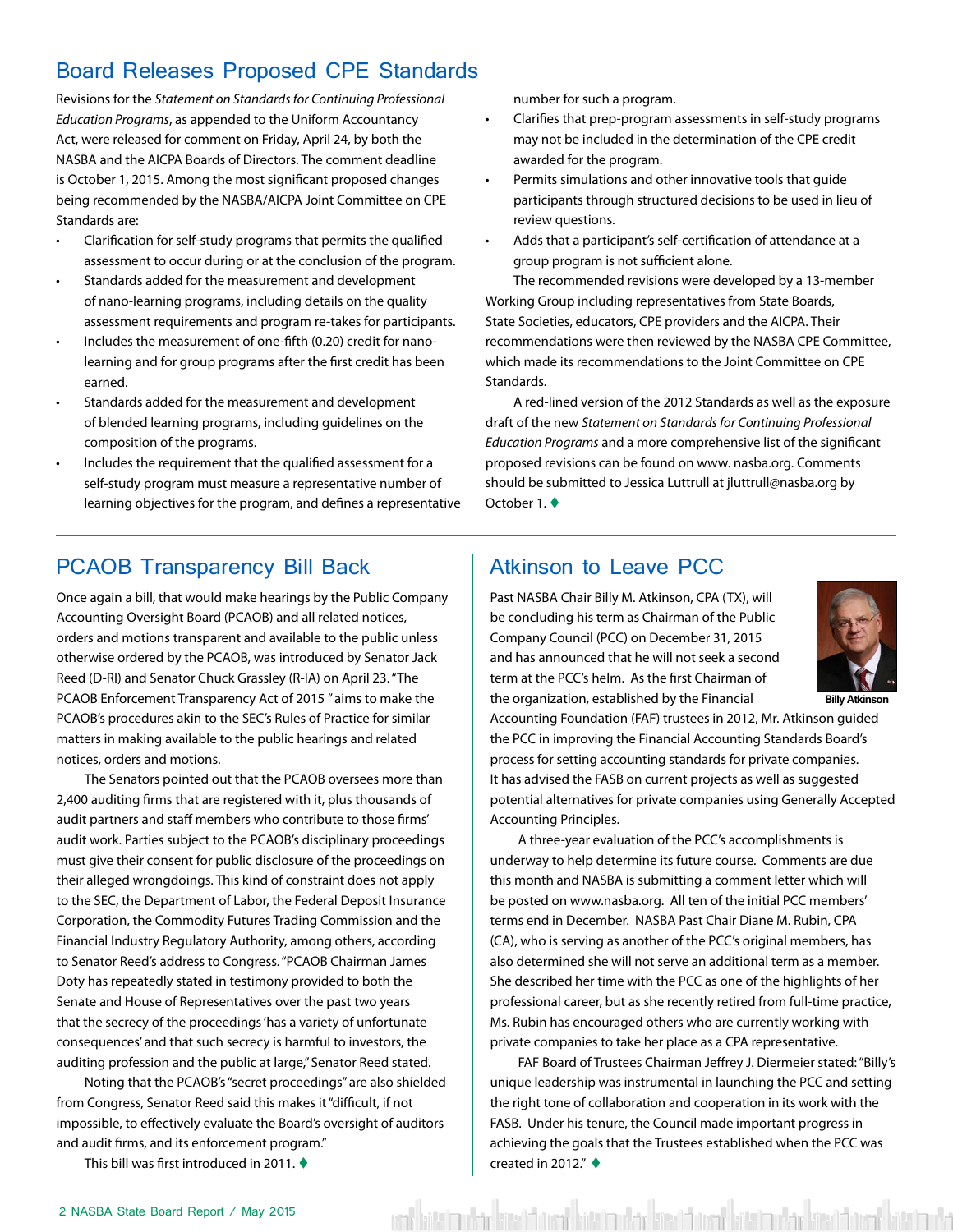# PRESIDENT'S MEMO

### **Audit Quality – A Top State Board Issue?**

In late April, the NASBA Nominating Committee met in Dallas to select a nominee for Vice Chair 2015-2016 of NASBA. The Committee, whose members are elected by each of the NASBA Regions, instituted a new process this year wherein the candidates were interviewed using predetermined questions. When asked to name the three biggest challenges facing Boards of Accountancy, all three candidates listed "audit quality" as a significant challenge. This was not particularly surprising as there has been growing criticism from financial information users and investors, federal agencies such as the Securities and Exchange Commission, the Public Company Accounting Oversight Board, and other regulators who rely on audit quality. For NASBA this raises the question that was on the minds of the Vice Chair candidates: Are the issues raised with audit quality a pressing State Board matter? I believe the answer is clearly "yes", and NASBA must stand ready to help the Boards in that regard.



**Ken L. Bishop President & CEO**

NASBA has already begun to take action. With the Department of Labor's (DOL) discovery and announcement that a significant number of CPA firms from around the country had performed substandard audits of employee benefit plans (audits required by the Employee Retirement Income Security Act) and had not been peer reviewed for performing these types of audits, NASBA immediately stepped in to ensure that State Boards were being notified and provided referrals

of the failures. Many questions were raised: How and why did firms fail to report they were performing these engagements and therefore avoid peer review? Why had the State Boards not received complaints from the DOL? How should Boards handle firms that failed to undergo the mandated reviews and/or those who were the subject of the DOL's referrals? And how quickly can these failures be remedied? When NASBA heard that an attempt might be made to blame the State Board system for the DOL audit failures, we immediately and aggressively challenged that notion. Our investigation revealed that over the past decade, with the exception of two states because of an anomaly, very few referrals were ever made to the Boards of Accountancy and the vast majority were reported only to the AICPA.

For the past few months, NASBA senior staff and legal counsel have been engaged with AICPA, DOL and others to work towards establishing a viable process for resolving this situation. The discussions have not been about "pointing a finger" or "passing the buck", but about reaching a solution. Some of the processes under discussion represent unprecedented cooperation and working together with AICPA. Both NASBA and AICPA have a deep commitment to not only audit quality, but to good public policy. To achieve that commitment, we may have to rethink how we work together on some of these major issues.

As stated in the introduction to the Uniform Accountancy Act: "…appropriately designed regulation of CPAs serves to protect the public welfare in two principal ways: (a) by providing reasonable assurance of competence on the part of persons and entities that perform those services that require a substantial degree of skill and competence for proper performance and regarding which the consequences of inadequate performance may be of serious dimension; and (b) by preventing deception of the public regarding the level of competence that may reasonably be expected of a given practitioner."

In the United States, only Boards of Accountancy can license the use of the CPA title and grant practice privileges to perform restricted attest services. Only Boards of Accountancy can revoke those titles and privileges. While the SEC and IRS can limit practice privileges in respect to their operations, and others can revoke membership in an association, the final authority for permitting the practice of public accountancy rests with the State Boards. Any viable process needs to acknowledge that, and NASBA is respectfully articulating that position.

At the recent Executive Directors conference we began having candid conversations about how we should work towards implementation

of new approaches. That conversation will continue at the upcoming Regional Meetings in June, hopefully with well

thought out processes to consider.

In the meantime, NASBA's Compliance Assurance Committee at the beginning of May released a white paper for State Boards entitled, "Dealing with Failed Reports Guidance," which can be found on www. nasba. org. It contains recommendations for how Boards should deal with "pass with deficiencies" and "fail" peer review reports.

We have worked hard to enhance the relevance of NASBA and Boards of Accountancy. We are committed to ensuring that Boards are provided timely referrals, given adequate supporting documentation and have the resources to meet and exceed the expectations of the public. Is audit quality a top State Board issue? You betcha it is -- and NASBA will be there to back you up!

*Semper ad meliora (Always toward better things).*

**FAILED REPORTS GUIDANCE** 

E.

Jen L. Bohop

*— Ken L. Bishop President & CEO*

churchte iracht eas ach mhair irachteas ach mhair irachteas ach mhair ir